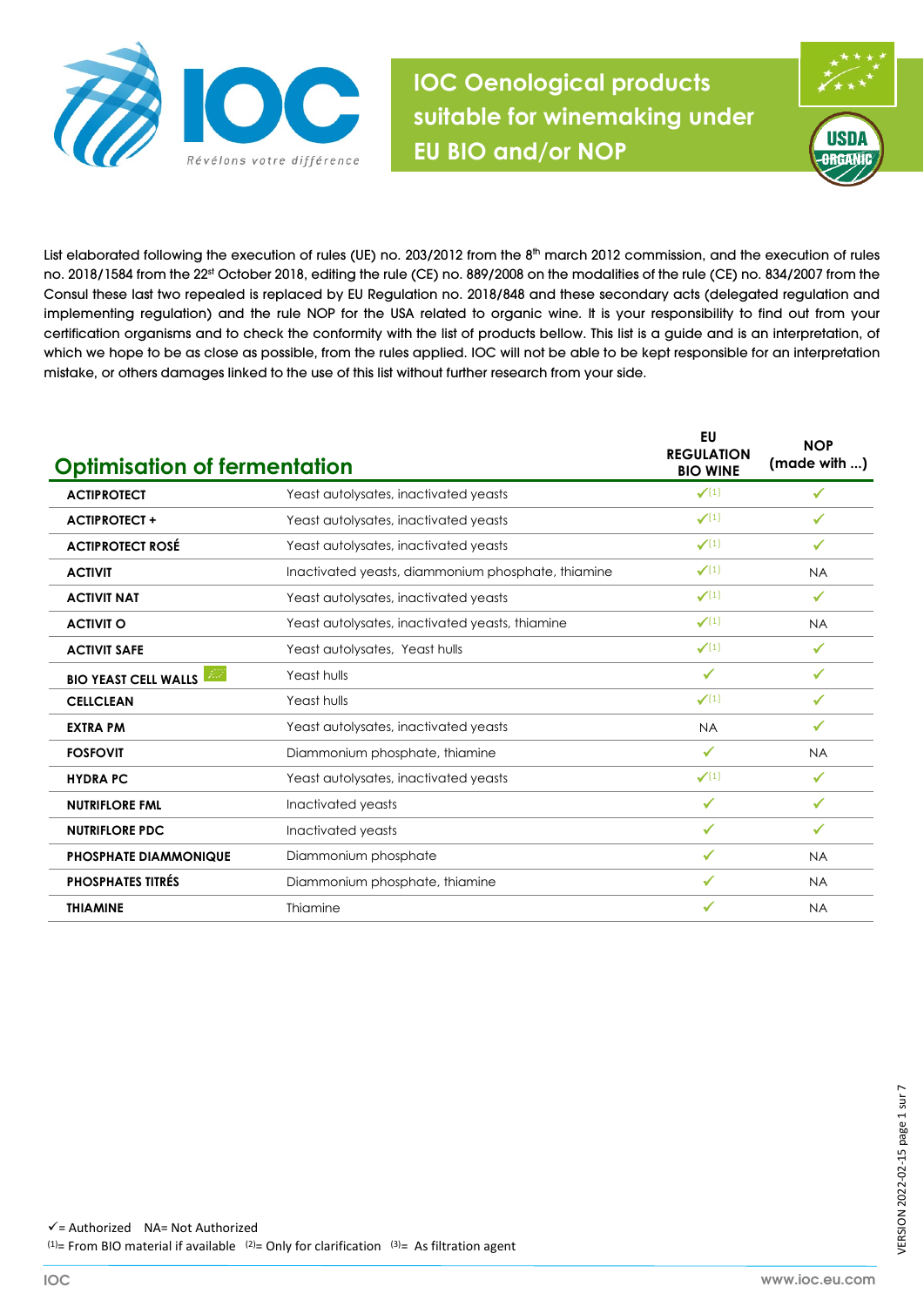

| <b>Oenological yeasts</b>     |                   | <b>EU</b><br><b>REGULATION</b><br><b>BIO WINE</b> | <b>NOP</b><br>(made with ) |
|-------------------------------|-------------------|---------------------------------------------------|----------------------------|
| IOC 11-1002                   | Active dry yeasts | $\checkmark(1)$                                   | $\checkmark$               |
| IOC 11-1002 K                 | Active dry yeasts | $\checkmark(1)$                                   | $\checkmark$               |
| <b>IOC 18-2007</b>            | Active dry yeasts | $\checkmark(1)$                                   | $\checkmark$               |
| <b>IOC B 2000</b>             | Active dry yeasts | $\checkmark(1)$                                   | ✓                          |
| <b>IOC B 3000</b>             | Active dry yeasts | $\checkmark(1)$                                   | $\checkmark$               |
| <b>IOC BE FRESH</b>           | Active dry yeasts | $\checkmark(1)$                                   | ✓                          |
| <b>IOC BE FRUITS</b>          | Active dry yeasts | $\checkmark(1)$                                   | ✓                          |
| <b>IOC BE THIOLS</b>          | Active dry yeasts | $\checkmark(1)$                                   | $\checkmark$               |
| <b>IOC BIO</b>                | Active dry yeasts | $\checkmark$                                      | $\checkmark$               |
| <b>IOC BOREAL</b>             | Active dry yeasts | $\checkmark$ <sup>(1)</sup>                       | $\checkmark$               |
| <b>IOC BY</b>                 | Active dry yeasts | $\checkmark$ <sup>(1)</sup>                       | $\checkmark$               |
| <b>IOC DYNAMIX</b>            | Active dry yeasts | $\checkmark(1)$                                   | $\checkmark$               |
| <b>IOC FIZZ</b>               | Active dry yeasts | $\checkmark(1)$                                   | $\checkmark$               |
| IOC FIZZ +                    | Active dry yeasts | $\checkmark(1)$                                   | $\checkmark$               |
| <b>IOC FRESH ROSÉ</b>         | Active dry yeasts | $\checkmark(1)$                                   | $\checkmark$               |
| <b>IOC GAÏA</b>               | Active dry yeasts | $\checkmark(1)$                                   | $\checkmark$               |
| <b>IOC HARMONIE</b>           | Active dry yeasts | $\checkmark(1)$                                   | ✓                          |
| <b>IOC INFINITWICE</b>        | Active dry yeasts | $\checkmark(1)$                                   | $\checkmark$               |
| <b>IOC PRESTIGE</b>           | Active dry yeasts | $\checkmark(1)$                                   | ✓                          |
| <b>IOC PRIMROUGE - R 9001</b> | Active dry yeasts | $\checkmark(1)$                                   | $\checkmark$               |
| <b>IOC R 9002</b>             | Active dry yeasts | $\checkmark(1)$                                   | ✓                          |
| <b>IOC R 9008</b>             | Active dry yeasts | $\checkmark(1)$                                   | ✓                          |
| <b>IOC RÉVÉLATION TERROIR</b> | Active dry yeasts | $\checkmark(1)$                                   | $\checkmark$               |
| <b>IOC RÉVÉLATION THIOLS</b>  | Active dry yeasts | $\checkmark(1)$                                   | $\checkmark$               |
| <b>IOC TWICE</b>              | Active dry yeasts | $\checkmark(1)$                                   | $\checkmark$               |
|                               |                   |                                                   |                            |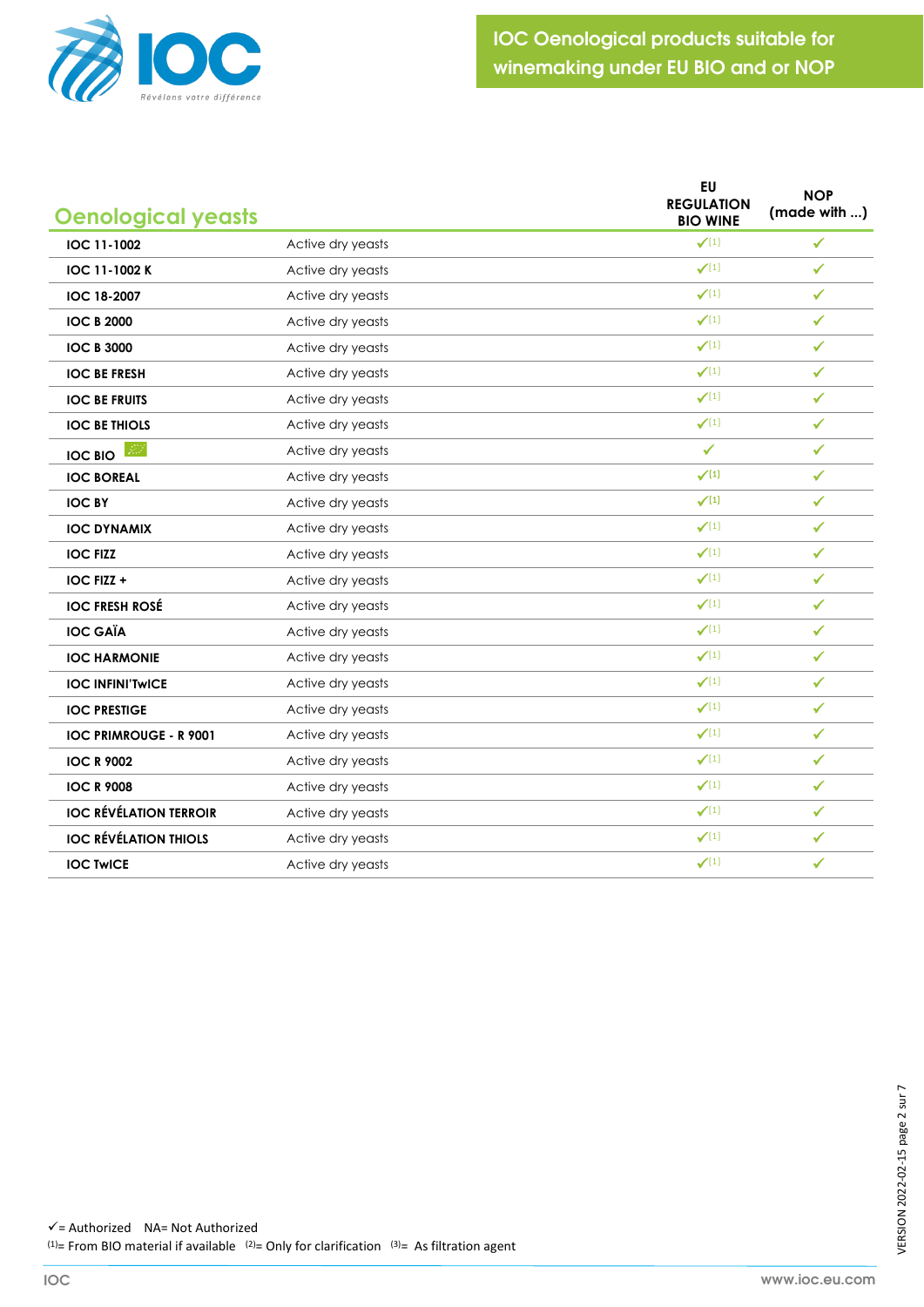

| Lees alternatives              |                                              | EU<br><b>REGULATION</b><br><b>BIO WINE</b> | <b>NOP</b><br>(made with ) |
|--------------------------------|----------------------------------------------|--------------------------------------------|----------------------------|
| <b>FULLPROTECT</b>             | Inactivated yeasts and tannin                | ✔                                          |                            |
| <b>GLUTAROM</b>                | Inactivated yeasts                           | <b>NA</b>                                  |                            |
| <b>GLUTAROM EXTRA</b>          | Inactivated yeasts                           | <b>NA</b>                                  |                            |
| <b>SPHERE BLANC</b>            | Inactivated yeasts                           | $\checkmark(1)$                            | ✔                          |
| <b>SPHERE EXPRESS</b>          | Inactivated yeasts, mannoproteins            | $\checkmark$ <sup>(1)</sup>                |                            |
| <b>SPHERE ROUGE</b>            | Inactivated yeasts                           | $\checkmark(1)$                            |                            |
| <b>ULTIMA FRESH</b>            | Mannoproteins, arabic gum                    | $\checkmark(1)$                            |                            |
| ULTIMA JUMP                    | Mannoproteins, arabic gum                    | $\checkmark$ <sup>(1)</sup>                |                            |
| <b>ULTIMA READY EXPRESSION</b> | Mannoproteins, arabic gum, citric acid (<1%) | $\checkmark(1)$                            |                            |
| <b>ULTIMA READY FIZZ</b>       | Mannoproteins, arabic gum, citric acid       | $\checkmark(1)$                            |                            |
| <b>ULTIMA READY LIFE</b>       | Mannoproteins, arabic gum, citric acid (<1%) | $\checkmark(1)$                            |                            |
| <b>ULTIMA SOFT</b>             | Mannoproteins, arabic gum                    | $\checkmark(1)$                            |                            |

| <b>Enzymatic preparations</b>    |                                    | EU<br><b>REGULATION</b><br><b>BIO WINE</b> | <b>NOP</b><br>(made with ) |
|----------------------------------|------------------------------------|--------------------------------------------|----------------------------|
| <b>MYZYM AROMA</b>               | <b>B-Glucanases</b>                | <b>NA</b>                                  | ✓                          |
| <b>MYZYM CLARIF</b>              | Pectinolytic enzymes               | $\checkmark$ (2)                           | ✔                          |
| <b>MYZYM CLEAR</b>               | Pectinolytic enzymes, B-Glucanases | <b>NA</b>                                  | ✓                          |
| <b>MYZYM ELEVAGE</b>             | <b>B-Glucanases</b>                | <b>NA</b>                                  | ✓                          |
| <b>MYZYM EXTRACT</b>             | Pectinolytic enzymes               | $\checkmark$ (2)                           | ✓                          |
| <b>MYZYM MPF</b>                 | Pectinolytic enzymes               | $\checkmark$ (2)                           | $\checkmark$               |
| <b>MYMZYM READY CH</b>           | Pectinolytic enzymes               | $\checkmark$ (2)                           | ✔                          |
| <b>MYZYM READY CLARIFICATION</b> | Pectinolytic enzymes               | $\checkmark$ (2)                           | ✓                          |
| <b>MYZYM READY EXTREM</b>        | Pectinolytic enzymes               | $\checkmark$ (2)                           | ✔                          |
| <b>MYZYM READY PRESS</b>         | Pectinolytic enzymes               | $\checkmark$ (2)                           | ✔                          |
| <b>MYZYM READY SPIRIT</b>        | Pectinolytic enzymes               | $\checkmark$ (2)                           | ✓                          |
| <b>MYZYM READY'UP</b>            | Pectinolytic enzymes               | $\checkmark$ (2)                           | $\checkmark$               |
| <b>MYZYM RED FRUIT</b>           | Pectinolytic enzymes, β-Glucanases | <b>NA</b>                                  | $\checkmark$               |
| <b>MYZYM ULTRA CLARIF</b>        | Pectinolytic enzymes               | $\checkmark$ (2)                           | ✓                          |
| <b>MYZYM ULTRA EXTRACT</b>       | Pectinolytic enzymes               | $\checkmark$ (2)                           | ✓                          |
| <b>MYZYM WHITE FRUITS</b>        | Pectinolytic enzymes, β-Glucanases | <b>NA</b>                                  |                            |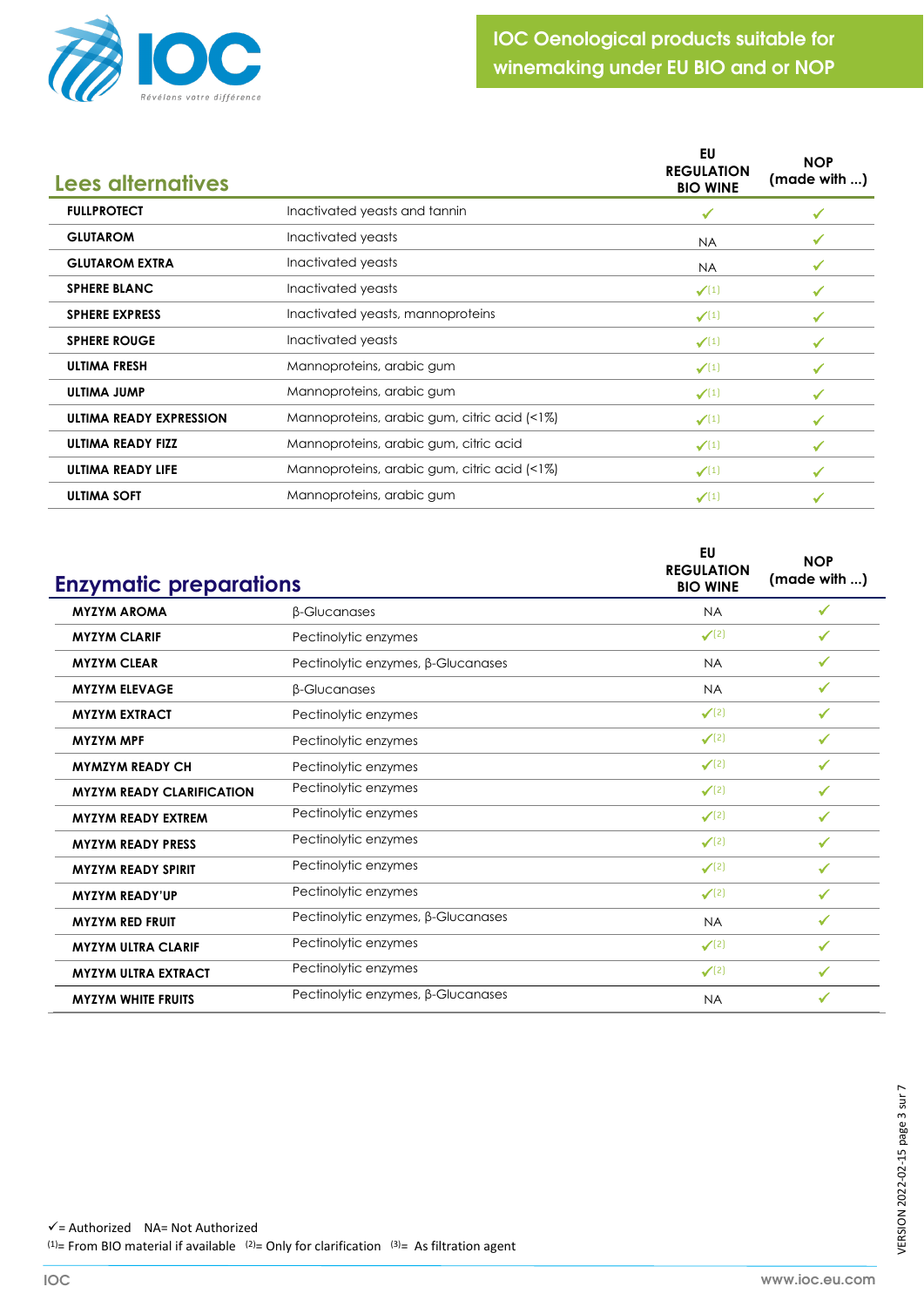

| Lactic bacteria              |                 | EU<br><b>REGULATION</b><br><b>BIO WINE</b> | <b>NOP</b><br>(made with ) |
|------------------------------|-----------------|--------------------------------------------|----------------------------|
| <b>EXTRAFLORE</b>            | <b>Bacteria</b> |                                            |                            |
| <b>EXTRAFLORE PURE FRUIT</b> | <b>Bacteria</b> |                                            |                            |
| <b>EXTRAFLORE COMPLEXITY</b> | <b>Bacteria</b> | ✓                                          |                            |
| <b>EXTRAFLORE CO-IN</b>      | <b>Bacteria</b> |                                            |                            |
| <b>INOBACTER</b>             | <b>Bacteria</b> | ✓                                          |                            |
| <b>INOBACTER ONLY</b>        | <b>Bacteria</b> |                                            |                            |
| <b>INOFLORE</b>              | <b>Bacteria</b> |                                            |                            |
| <b>MAXIFLORE ELITE</b>       | <b>Bacteria</b> | ✓                                          |                            |
| <b>MAXIFLORE SATINE</b>      | <b>Bacteria</b> |                                            |                            |

| <b>Vinification-Clarification</b> |                                                            | <b>EU</b><br><b>REGULATION</b><br><b>BIO WINE</b> | <b>NOP</b><br>(made with ) |
|-----------------------------------|------------------------------------------------------------|---------------------------------------------------|----------------------------|
| <b>BENTOLACT B</b>                | Bentonite and potassium caseinate                          | $\checkmark$                                      | <b>NA</b>                  |
| <b>BENTOSTAB GRANULES</b>         | Active sodium bentonite                                    | ✓                                                 | <b>NA</b>                  |
| <b>BENTOSTAB POUDRE</b>           | Active sodium bentonite                                    | √                                                 | <b>NA</b>                  |
| <b>BENTUP</b>                     | Active sodium bentonite                                    | √                                                 | <b>NA</b>                  |
| <b>CASEINATE DE POTASSIUM</b>     | Potassium caseinate                                        | $\checkmark$                                      | <b>NA</b>                  |
| <b>CLARIFIANT NAT</b>             | Non-activated calco sodium bentonite                       | √                                                 | ✓                          |
| <b>CLARIFIANT S</b>               | Active sodium bentonite                                    | ✔                                                 | <b>NA</b>                  |
| <b>INOBENT</b>                    | Active sodium bentonite                                    | $\checkmark$                                      | <b>NA</b>                  |
| <b>INOBENT NAT</b>                | Non-activated calco sodium bentonite                       | $\checkmark$                                      | $\checkmark$               |
| <b>INOFINE V</b>                  | Vegetal proteins                                           | $\checkmark(1)$                                   | $\checkmark$               |
| <b>INOFINE V MES</b>              | Vegetal proteins, tartaric acid                            | $\checkmark$ <sup>(1)</sup>                       | ✔                          |
| Qi Fine                           | Pea proteins, chitosan, tartaric acid                      | $\checkmark(1)$                                   | <b>NA</b>                  |
| <b>Qi Fine MES</b>                | Pea proteins, chitosan, tartaric acid, Potassium bisulfate | $\checkmark(1)$                                   | <b>NA</b>                  |
| Qi No[Ox]                         | Pea proteins, bentonite, chitosan                          | $\checkmark(1)$                                   | <b>NA</b>                  |
|                                   |                                                            |                                                   |                            |

 $\checkmark$  = Authorized NA= Not Authorized <sup>(1)</sup>= From BIO material if available  $(2)$ = Only for clarification  $(3)$ = As filtration agent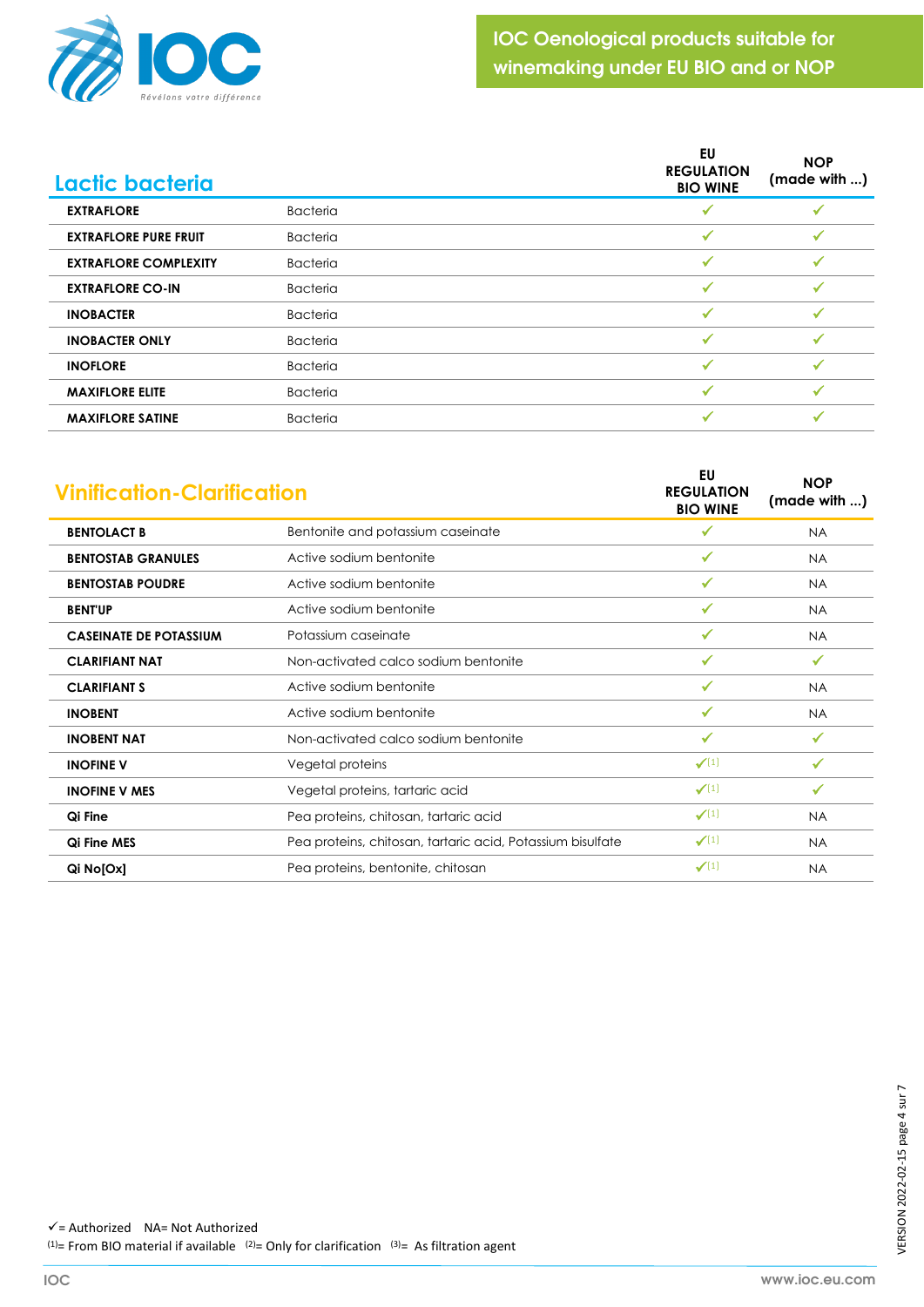

| <b>Stabilisation</b>              |                                                       | EU<br><b>REGULATION</b><br><b>BIO WINE</b> | <b>NOP</b><br>(made with ) |
|-----------------------------------|-------------------------------------------------------|--------------------------------------------|----------------------------|
| <b>ACIDE METATARTRIQUE</b>        | Metatartaric acid                                     |                                            | <b>NA</b>                  |
| <b>CREME DE TARTRE MICRONISEE</b> | Potassium bitartrate                                  |                                            |                            |
| Beach<br><b>FLASHGUM BIO</b>      | Arabic gum, origin Acacia Verek, instand dissolution  | ✔                                          |                            |
| <b>FLASHGUM R LIQUIDE</b>         | Seyal acacia gum                                      | $\checkmark(1)$                            |                            |
| <b>FLASHGUM R MF</b>              | Arabic Gum solution from Acacia Seyal, microfiltrated | $\checkmark(1)$                            |                            |
| <b>FLASHGUM R POUDRE</b>          | Arabic gum, origin Acacia Seyal                       | $\checkmark(1)$                            |                            |
| <b>GOMME ARABIQUE SD</b>          | Arabic gum, origin Acacia Verek, for sparkling wine   | $\checkmark(1)$                            |                            |
| <b>INOGUM 300</b>                 | Solution of arabic gum origin Acacia Verek            | $\checkmark(1)$                            |                            |
| <b>INOGUM MF</b>                  | Solution gum origin Acacia Verek, microfiltrated      | $\checkmark(1)$                            |                            |

| <b>Fining</b>              |                                                                     | EU<br><b>REGULATION</b><br><b>BIO WINE</b> | <b>NOP</b><br>(made with ) |
|----------------------------|---------------------------------------------------------------------|--------------------------------------------|----------------------------|
| <b>COLFINE LIQUIDE</b>     | Hydrolysed pork gelatine 0°Bloom                                    | $\checkmark(1)$                            | ✔                          |
| <b>COLFINE POUDRE</b>      | Hydrolysed pork gelatine                                            | $\checkmark(1)$                            | ✔                          |
| <b>COLLE PERLE LIQUIDE</b> | Hydrolysed pork gelatine                                            | $\checkmark(1)$                            | $\checkmark$               |
| <b>COLLE PERLE POUDRE</b>  | Hydrolysed pork gelatine                                            | $\checkmark(1)$                            | ✓                          |
| <b>CRISTALLINE LIQUIDE</b> | Fish based finning, citric acid, potassium bisulfite                | $\checkmark(1)$                            | <b>NA</b>                  |
| <b>CRISTALLINE PLUS</b>    | Fish based finning, citric acid, potassium bisulfite                | $\checkmark(1)$                            | <b>NA</b>                  |
| <b>CRISTALLINE POUDRE</b>  | Fish based finning                                                  | $\checkmark(1)$                            | <b>NA</b>                  |
| <b>CRISTALLINE SUPRA</b>   | Fish based finning, citric acid, potassium metabisulfite            | $\checkmark(1)$                            | <b>NA</b>                  |
| <b>FISHANGEL</b>           | Fish based finning, pork gelatine                                   | $\checkmark(1)$                            | <b>NA</b>                  |
| <b>FISHANGEL MES</b>       | Fish based finning, pork gelatine, citric acid, potassium bisulfite | $\checkmark(1)$                            | <b>NA</b>                  |
| <b>FYNEO</b>               | Yeast protein extract                                               | $\checkmark(1)$                            | ✓                          |
| <b>GELOCOLLE</b>           | Silica gel                                                          | $\checkmark$                               | ✓                          |
| <b>GEL'UP</b>              | Pork gelatine 80-100°Bloom                                          | $\checkmark(1)$                            | ✓                          |
| <b>INOCOLLE</b>            | Pork gelatine 15°Bloom, potassium bisulfite                         | $\checkmark(1)$                            | $\checkmark$               |
| Qi UP XC                   | Chitosan, tartaric acid                                             | ✓                                          | <b>NA</b>                  |
| Qi UP XC MES               | Chitosan, tartaric acid                                             | ✓                                          | <b>NA</b>                  |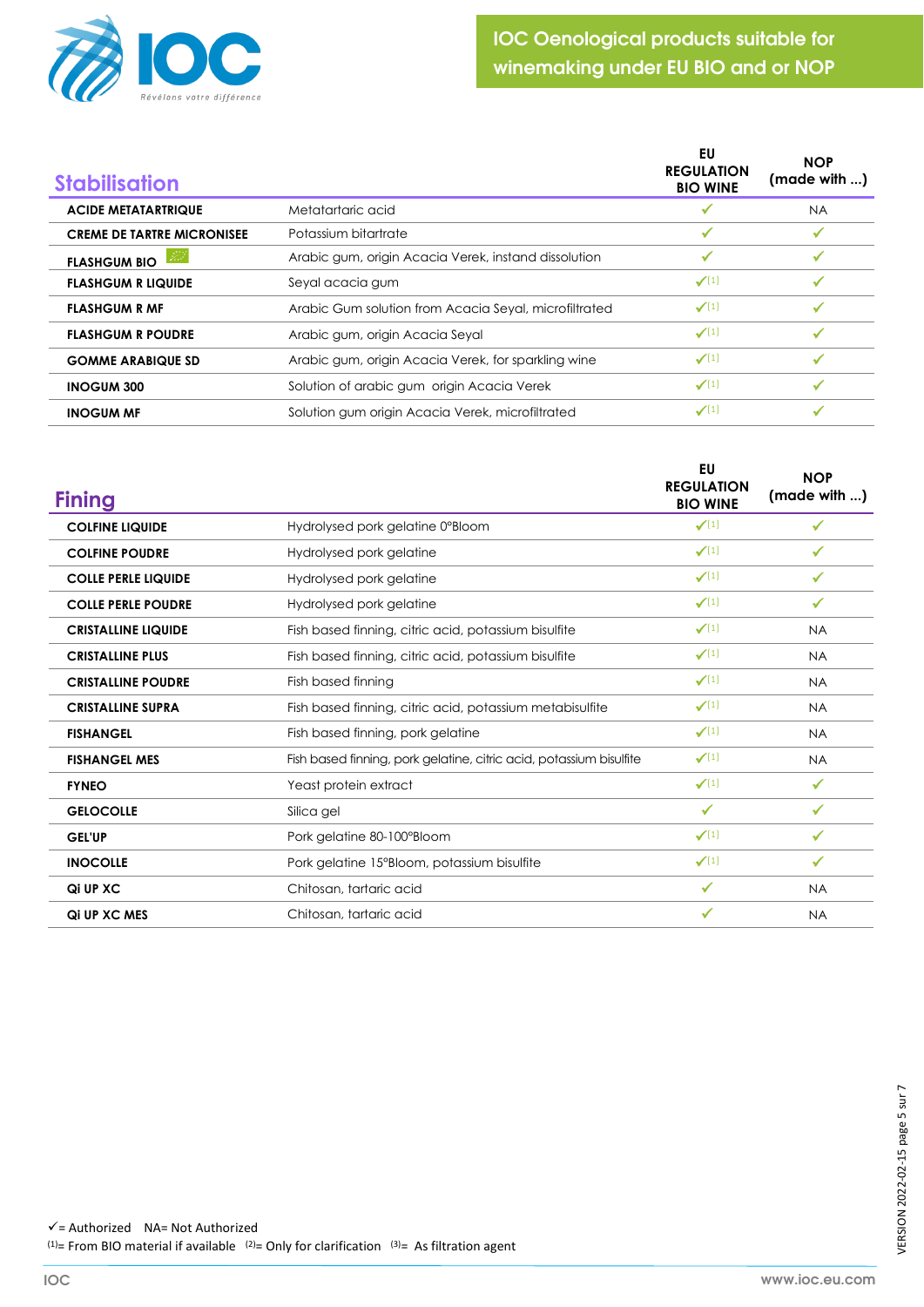

| <b>Correctors</b>               |                             | EU<br><b>REGULATION</b><br><b>BIO WINE</b> | <b>NOP</b><br>(made with ) |
|---------------------------------|-----------------------------|--------------------------------------------|----------------------------|
| <b>ACIDE ASCORBIQUE</b>         | Ascorbic acid               | ✓                                          | ✔                          |
| <b>ACIDE CITRIQUE</b>           | Citric acid                 | $\checkmark$                               | $\checkmark$               |
| <b>ACIDE LACTIQUE OENO</b>      | Lactic acid (L+)            | $\checkmark$                               | $\checkmark$               |
| <b>ACIDE TARTRIQUE L+</b>       | Tactic acid (T+)            | $\checkmark$                               | $\checkmark$               |
| <b>ACTICARBONE ENO</b>          | Actif charcoal              | ✓                                          | $\checkmark$ (3)           |
| <b>BICARBONATE DE POTASSIUM</b> | Potassium bicarbonate       | ✓                                          | <b>NA</b>                  |
| <b>CARBION ENO</b>              | Actif charcoal              | $\checkmark$                               | $\checkmark$ (3)           |
| <b>CARBION ENO-H</b>            | Actif charcoal              | ✓                                          | $\checkmark$ (3)           |
| <b>CARBION GRANULES</b>         | Actif charcoal              | ✔                                          | <b>NA</b>                  |
| <b>CARBION POUDRE</b>           | Actif charcoal              | $\checkmark$                               | $\checkmark$ (3)           |
| <b>CARBONATE DE CALCIUM</b>     | Calcium carbonate           | ✓                                          | ✔                          |
| <b>FLAVOCLEAN</b>               | Actif charcoal              | $\checkmark$                               | $\checkmark$ (3)           |
| <b>NETAROM</b>                  | Specific inactivated yeasts | $\checkmark(1)$                            | ✓                          |
| <b>NETAROM EXTRA</b>            | Specific inactivated yeasts | $\checkmark(1)$                            | <b>NA</b>                  |
| <b>OTACLEAN</b>                 | Actif charcoal              | ✓                                          | $\checkmark$ (3)           |
| <b>REDUCIT</b>                  | Copper citrate, acid citric | ✓                                          | <b>NA</b>                  |
| <b>SOLUTION METATARTRIQUE</b>   | Metatartaric Acid           | ✓                                          | <b>NA</b>                  |

| <b>Sulphurous products</b>                      |                                                             | EU<br><b>REGULATION</b><br><b>BIO WINE</b> | <b>NOP</b><br>(made with ) |
|-------------------------------------------------|-------------------------------------------------------------|--------------------------------------------|----------------------------|
| <b>BISULFITE DE POTASSIUM à 150g/L</b>          | Potassium bisulfite                                         |                                            |                            |
| <b>BISULFITE MOD</b>                            | Potassium bisulfite                                         |                                            | <b>NA</b>                  |
| <b>CASSIT</b>                                   | Potassium bisulfite, citric acid                            | ✓                                          | ✔                          |
| <b>INODOSE</b> $(2 \text{ et } 5)$              | Potassium metabisulfite effervescent tablets                | ✔                                          | <b>NA</b>                  |
| <b>INODOSE GRANULES</b>                         | Potassium metabisulfite, potassium bicarbonate              | ✓                                          | <b>NA</b>                  |
| <b>METABISULFITE DE POTASSIUM</b>               | Potassium metabisulfite                                     |                                            | <b>NA</b>                  |
| <b>SULFIBONDE</b>                               | Potassium bisulfite                                         |                                            |                            |
| <b>SOLUTION SULFUREUSE 6 %</b>                  | Pure SO <sub>2</sub> dissolved in water                     |                                            |                            |
| <b>SULFIDEGORGEMENT</b>                         | Potassium bisulfite                                         | ✓                                          | $\checkmark$               |
| <b>SULFITAGE K 60</b>                           | Potassium bisulfite                                         | ✔                                          | ✔                          |
| <b>SULFIVIN K</b><br>(50/60/80/100/150/180/200) | Potassium bisulfite solution at 50/60/80/100/150/180/200g/L |                                            |                            |